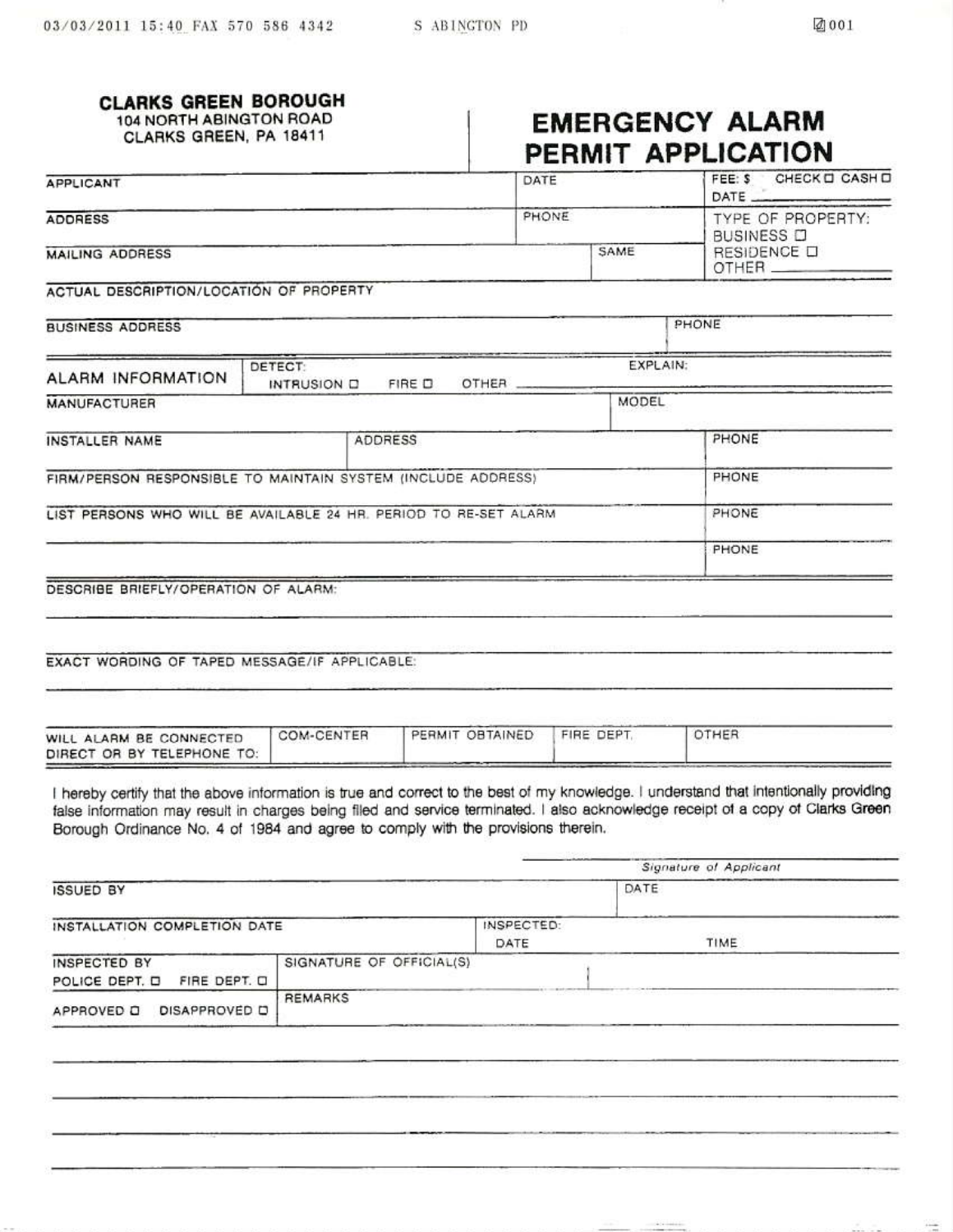### **B.** General Regulations

#### Permit Required; Fee.  $$10-111.$

No person, property owner or member of any firm or corporation shall install,  $1.$ connect or tie into any alarm without first, and before installation is started, submitting the required fees and securing a permit from the Borough.

No permit shall be issued without the payment of a permit fee in an amount 2. as established from time to time by resolution of the Borough Council. [Ord. 3-2005]

No permit shall be transferable and it shall expire when ownership or 3. occupancy of a residence, business or other building changes. The new owner or occupant shall apply for a new permit and submit therewith a permit fee of an amount as established from time to time by resolution of the Borough Council within 30 days of the expiration of a change in ownership or occupancy. [Ord. 3-2005]

(Ord. 4-1984, 10/15/1984; as amended by Ord. 5-1992, 10/12/1992; and by Ord. 3-2005, 10/10/2005)

#### $$10-112.$ Inspection.

When the alarm installation is complete, it shall not be activated into service until it has been inspected and approved by the Chief of Police or Fire Chief, or both, depending upon the appropriate agency. The property owner or person in control of the property and the alarm installer must be available at the time of inspection. (Ord. 4-1984, 10/15/1984)

\$10-113. Recorded Messages.

Recorded messages must be intelligible and in a format approved by the Chief of the appropriate agency, Police and/or Fire Departments.

 $(Ord. 4-1984, 10/15/1984)$ 

#### Compliance With County Regulations Required. §10-114.

In addition to the permits and inspections required by the Borough, all person(s), companies or corporations must comply with all regulations, permits or fees required by Lackawanna County for the installation of any alarm which, by telephone or other means, transmits a signal to the communication center requesting Borough police, fire or other emergency services to be dispatched to the scene of an emergency.

 $(Ord. 4-1984, 10/15/1984)$ 

#### $$10-115.$ Testing.

No person shall conduct any test or demonstration of an alarm without first obtaining permission from the Chief of the appropriate agency, Police and/or Fire Departments. Where the equipment is relayed through an intermediary, no such permission is necessary unless the alarm or signal is to be relayed to the Police or Fire Department.

(Ord. 4-1984, 10/15/1984)

 $10-5$ 

Home

**Back** Next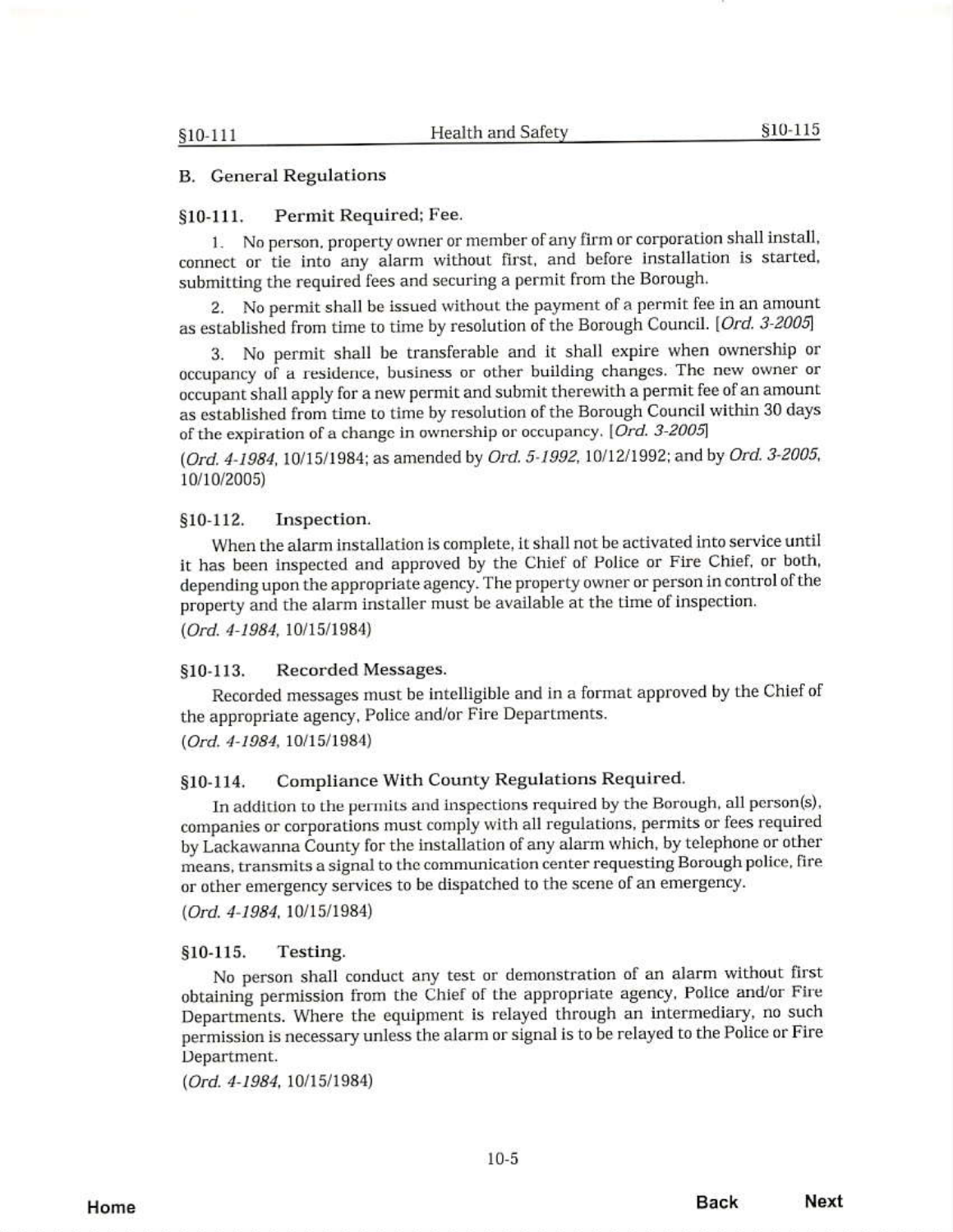§10-116

#### Audible Alarm Timing.  $$10-116.$

All audible alarms must be equipped with a timing mechanism that will disengage the audible alarm after a maximum period of 15 minutes. Audible alarms without such a timing mechanism shall be unlawful in the Borough and must be either modified to conform to the regulation set forth or must be disconnected within 90 days from the effective date of this Part.

 $(Ord. 4-1984, 10/15/1984)$ 

#### Prior Alarm Installations to Comply.  $$10-117.$

All persons, companies or corporations within the Borough who have alarm systems which were installed prior to the enactment of this Part shall, within 90 days of the effective date, provide the appropriate agency, Police and/or Fire Departments, with information as to the type of alarm, the name of the person(s), company or corporation who did the installation and the name of person(s), company or corporation providing maintenance service.

 $(Ord. 4-1984. 10/15/1984)$ 

#### $$10-118.$ **Emergency Listing.**

All person(s), companies or corporations having control over properties in the Borough where alarms are installed and in service shall provide to the appropriate agency, Police and/or Fire Departments, a list of person(s) who will be available to respond to the alarm location for the purpose of shutting off or resetting the alarm.  $(Ord. 4-1984, 10/15/1984)$ 

#### Direct Alarm Connections to Police Department Prohibited.  $$10-119.$

No person(s), property owner, company or corporation shall install any alarm directly to any telephone trunk lines which have been installed to service the Borough Municipal Building and/or Police Department.

(Ord. 4-1984, 10/15/1984)

#### Direct Alarm Connections to Fire Department; Fee. §10-120.

1. No person(s), property owner, company or corporation shall install any alarm directly to the Clarks Green Municipal Building through the telephone or other means without first, and in addition to the permit required, obtaining a written agreement from the Fire Department to do so.

2. In addition to all penalties or fees described in Part 1C of this Chapter, all person(s), property owners, companies or corporations who enter into a written agreement with the Fire Department for direct alarm installation shall hereby be responsible for all installation, maintenance and removal costs of all equipment required, and in addition, shall submit to the Fire Department an annual fee in an amount as established from time to time by resolution of the Borough Council to be paid within the first 30 days of each calendar year. [Ord. 3-2005]

(Ord. 4-1984, 10/15/1984; as amended by Ord. 3-2005, 10/10/2005)

Police and Emergency Service Annual Fee. \$10-121.

Home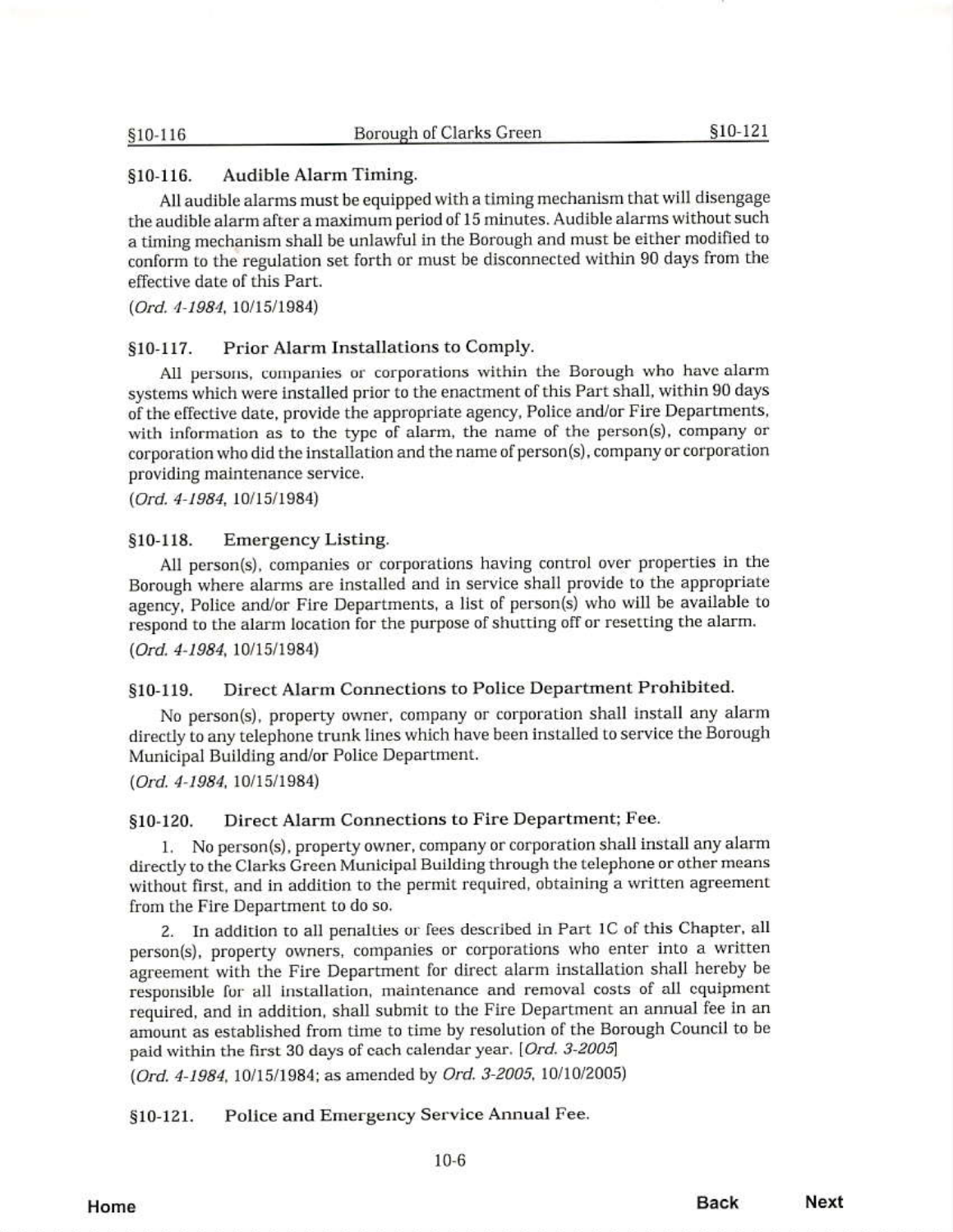§10-121

In addition to all penalties or fees described in Part 1C of this Chapter, any person(s), property owners, companies or corporations who install any direct-dial or other alarm system directly to the Lackawanna County Communications Center, which shall result in the Borough Police Department being dispatched to answer said alarm, shall pay an annual fee in an amount as established from time to time by the Borough Council to Clarks Green Borough for individual residences and for firms, companies and corporations, to be paid within the first 30 days of each calendar year.

(Ord. 4-1984, 10/15/1984; as amended by Ord. 3-2005, 10/10/2005)

Home

 $10-7$ 

**Back**